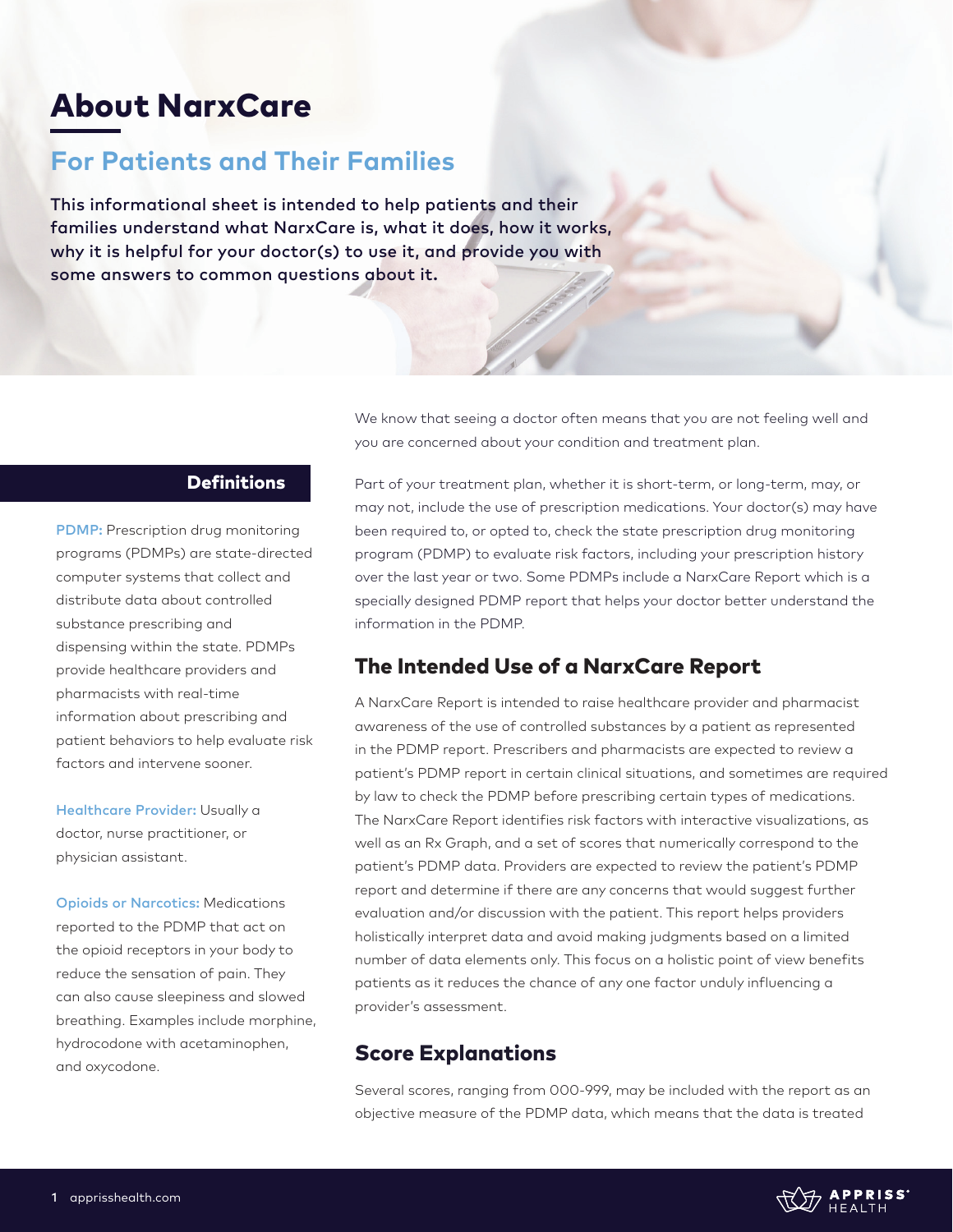Sedatives: Medications reported to the PDMP that generally have a calming effect when taken. They can also cause sleepiness and slowed breathing. Examples include lorazepam, phenobarbital, and zolpidem.

Stimulants: Medications reported to the PDMP that generally increase alertness and focus. Examples include dextroamphetamine, amphetamine, and methylphenidate.

NarxCare: A comprehensive substance use disorder platform to help with clinical decision making for better patient outcomes.

Narx Scores: A set of three-digit numbers that correspond to the dispensing of different types of controlled substances (prescriptions). A separate score exists for narcotics, sedatives, and stimulants. The "scores" range from 000-999. Narx Scores are type specific use indicators based on the number of prescribers, number of pharmacies, milligram equivalents and overlapping prescriptions as represented by the PDMP. Narx Scores have a time element such that more recent activity is weighted more heavily than distant activity. Generally, lower Narx Scores correlate with lower levels of medication dose, lower numbers of providers, and lower numbers of pharmacies. Narx Scores increase as the medication dose, number of providers, and number of pharmacies increase. For more detailed information, read the Score Explanations section.

the same for every patient regardless of where they live, their age, sex, race, or any other attribute.

Providers are expected to review PDMP data for elements of risk, and these scores generally correspond to the number of risk factors present within the PDMP data. A provider or pharmacist should compare these risks to the benefits the patient is receiving to determine if the benefits of using controlled substances outweigh the associated risks. The risk factors currently taken into account, over a period of time, include:

- The number of prescribers a patient has
- The number of pharmacies at which a patient fills medications
- The amount or strength of medication being prescribed
- The amount of additional medications (if any) that may increase the potency (or risk) of other medications. For example, some sedatives increase the amount of respiratory depression (slowed breathing) when they are combined with opioids
- The number of times prescriptions overlap with other prescriptions from different prescribers

As the number of risk factors in the PDMP data increases, so do the corresponding scores.

These risk factors are all contained in the PDMP data. The NarxCare Report is designed to highlight either the absence or the presence of these risk factors to make it easier for your provider to more accurately understand the PDMP data.

Published research has proven that these risk factors are critical to identifying the risk of a patient for misuse, abuse, overdose, and death. The scores provided with NarxCare are solely intended to help providers–and patients–become more aware of risk and make smart decisions about the care they provide or receive.

Importantly, a patient who uses higher doses of medication for a long period of time, such as with severe chronic pain or severe anxiety, will not necessarily have a high score. For patients who have well-managed chronic conditions, as indicated by a relatively stable dose of medication from a limited number of prescribers and pharmacists, the Narcotic, Sedative, and Stimulant Scores are expected to be in the lower half of the score range. This is true even if the patient is prescribed very high doses of medication.

Please note, there are multiple, weighted calculations that are included in each patient's unique score that include a number of complex factors and scaled values.

Lastly, these scores are provided as a means of raising awareness to prescription data that may be clinically important. However, the scores themselves are NOT intended to be a basis for any clinical decision by your